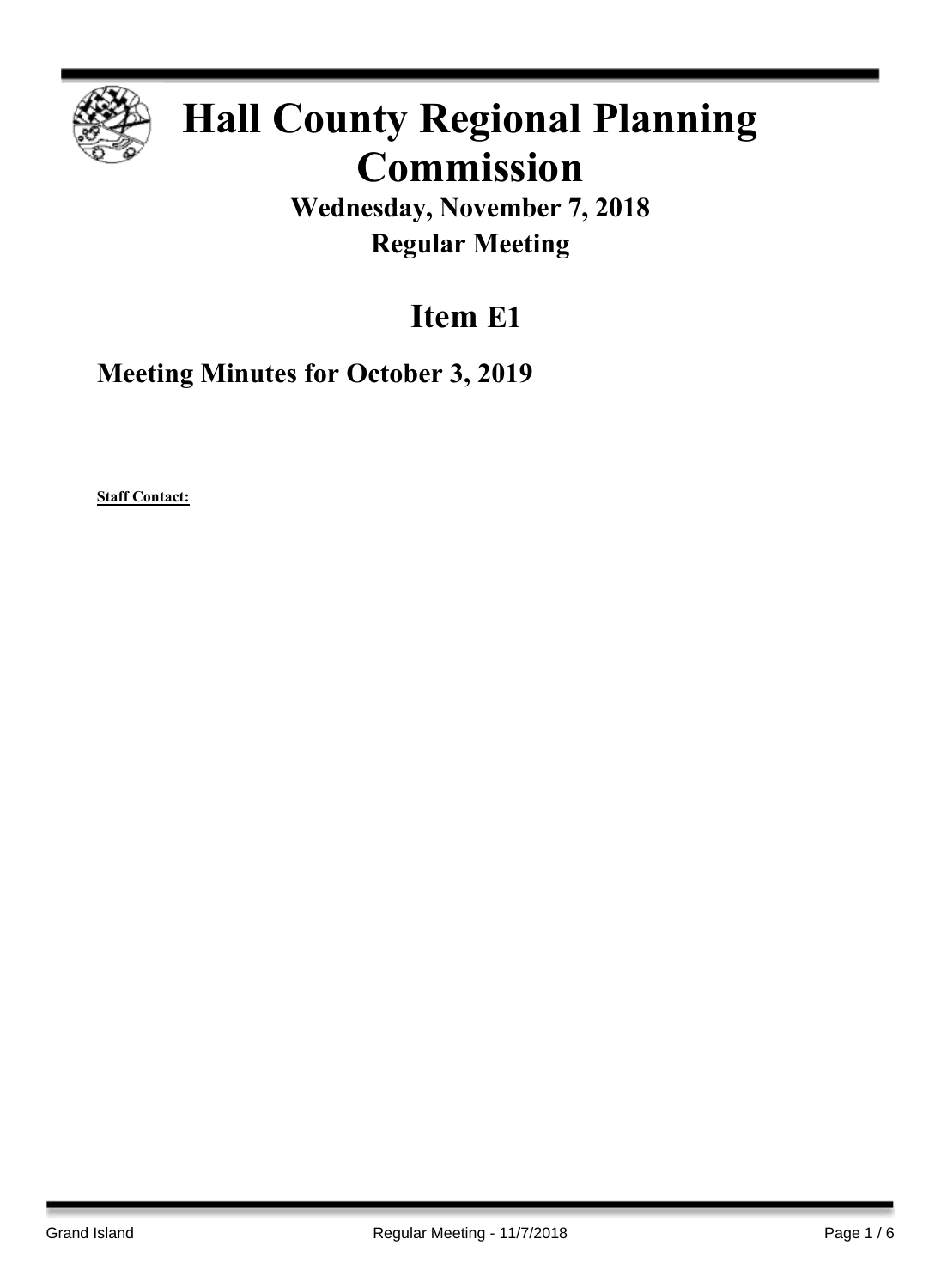

### THE REGIONAL PLANNING COMMISSION OF HALL COUNTY, GRAND ISLAND, WOOD RIVER AND THE VILLAGES OF ALDA, CAIRO, AND DONIPHAN, NEBRASKA

| for | October 3, 2018 |                |
|-----|-----------------|----------------|
|     |                 | <b>Minutes</b> |
|     |                 |                |
|     |                 |                |

City Hall – Grand Island, Nebraska. Notice of this meeting appeared in the "Grand Island Independent" on September 21, 2018.

> Present: Leslie Ruge, Derek Apfel Tony Randone Pat O'Neill Judd Allan Greg Robb Jaye Monter

Absent: Carla Maurer, Leonard Rainforth, Hector Rubio, Robin Hendricksen, Dean Kjar

Other:

Staff: Chad Nabity, Rashad Moxey, Norma Hernandez

Press: Julie Blum, Grand Island Independent.

# **1. Call to order.**

Chairman O'Neill called the meeting to order at 6:00 p.m.

O'Neill stated that this was a public meeting subject to the open meetings laws of the State of Nebraska. He noted that the requirements for an open meeting are posted on the wall in the room and easily accessible to anyone who may be interested in reading them.

O'Neill also noted the Planning Commission may vote to go into Closed Session on any agenda item as allowed by State Law.

The Commission will discuss and may take action on any item listed on this agenda.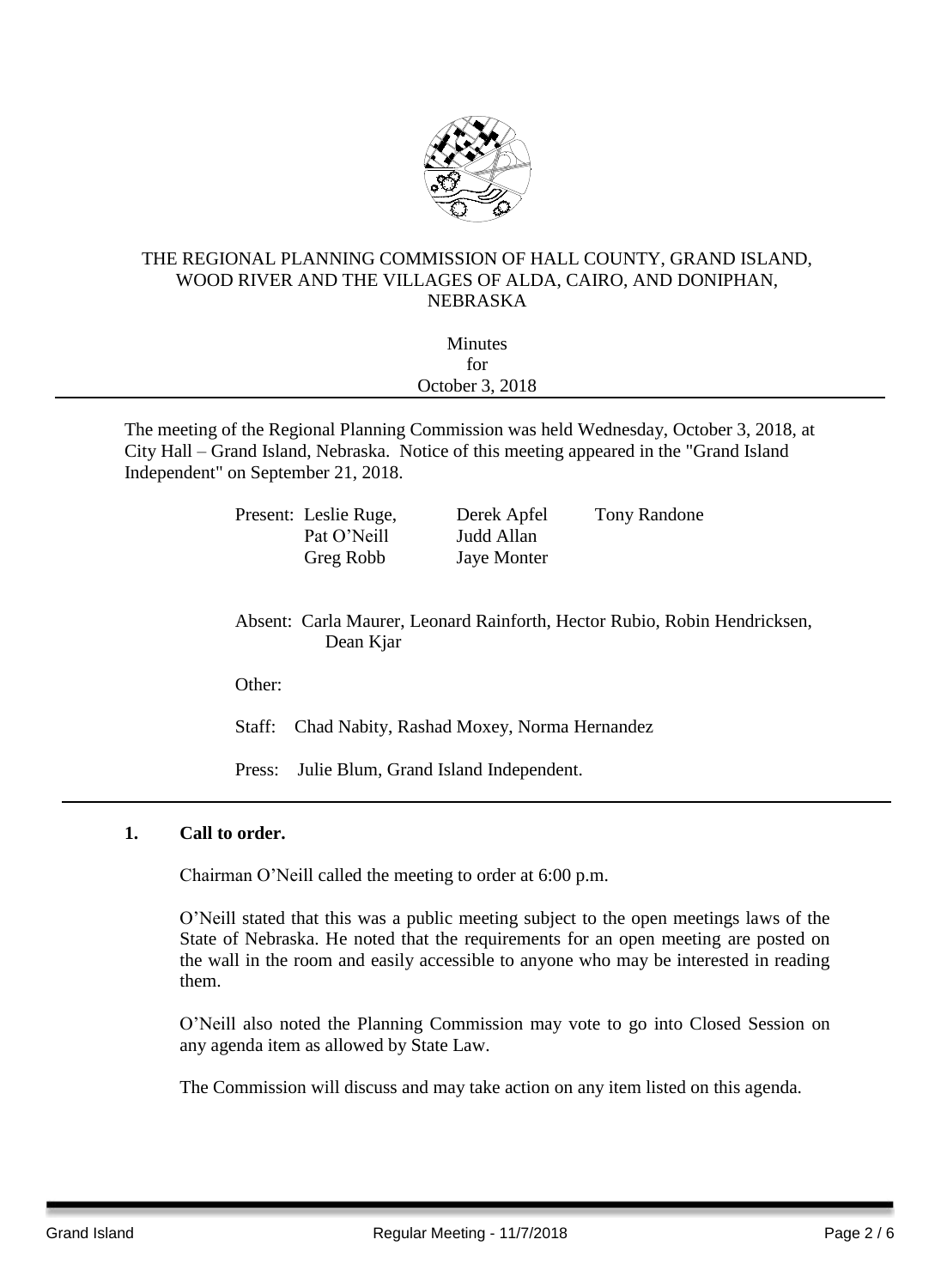The order of items on the agenda may be reorganized by the Chair to facilitate the flow of the meeting to better accommodate the public.

### **2. Minutes of the September 5, 2018 meeting.**

A motion was made by Ruge and seconded by Apfel to approve the minutes of the September 5, 2018 meeting.

The motion carried with seven members in favor (O'Neill, Apfel, Allan, Ruge, Robb, Monter, and Randone) and no members abstaining.

#### **3. Request Time to Speak.**

The following requested time to speak during discussion: *Bruce Schreiner*, 2535 Carleton; Item #5, *Justin Pfenning*, 3011 Bighorn Place, Item #4; *Mike Morrow*, 3107 Bison Ct, Item #4; *Brad Goering*, 4060 Indianhead Drive, Item #4; *Zackary Butz*, 308 N. Locust, #6

**4. Public Hearing- Proposed Zoning Change –** Concerning a proposed change from RD Residential Development Zone to an Amended RD Residential Development Zone for Lot 1 Block 3 of Good Samaritan Subdivision located south of Trust Street and east of Laramie Drive. The requested change would increase the number of units allowed on the property from 30 to 53. (C-01-2019GI)

O'Neill opened the public hearing.

Nabity stated Good Samaritan Society has owned the property for over 12 years. In 2006, 2007 a redevelopment plan was approved for an RD zone for a 2 story apartment building for up to 30 apartments in the center of the lot. The proposal now is for 52 units. Townhouse style units will be around the outside and the ones on the west side will be one story. The east side is currently zoned as M1and the south side is zoned as R1. The RD zone does allow up to 42 units an acre.

 Justin Pfenning, 3011 Bighorn Place, expressed concerns about how narrow Trust St is, traffic issues, and the slope of the street from the center from the edges and can be dangerous in the winter.

 Mike Morrow, 3107 Bison Ct. – believes that the section of North Rd. and Trust St will get even more congested. He does not feel that Trust Street will be able to handle much more traffic.

 Brad Goering, 4060 Indianhead Drive – Brad feels the increase density for the area is too much. It's too narrow for the area.

O'Neill closed the public hearing.

A motion was made by Ruge and seconded by Apfel to approve the a proposed zoning proposed change from RD Residential Development Zone to an Amended RD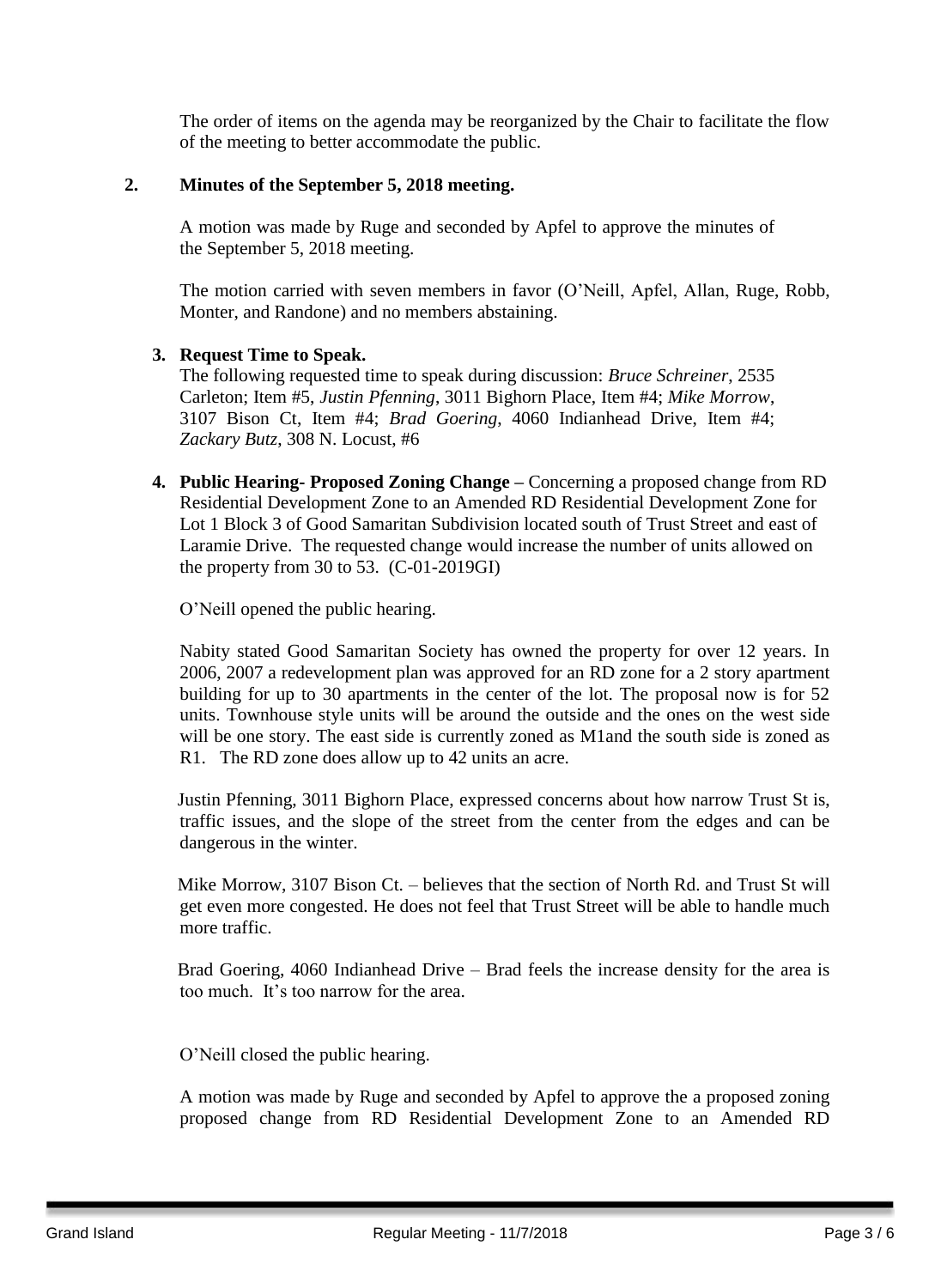Residential Development Zone for Lot 1 Block 3 of Good Samaritan Subdivision located south of Trust Street and east of Laramie Drive. The requested change would increase the number of units allowed on the property from 30 to 52.

The motion carried with six members in favor (Apfel, Allan, O'Neill, Ruge, Robb, and Monter) with 1 member voting no (Randone).

**5. Public Hearing- Redevelopment Plan – Grand Island Hotel LLC. –** Concerning an amendment to the redevelopment plan for CRA Area No. 2 to allow for redevelopment of a portion of the vacant property southwest of Locust and U.S. Highway 34 for a 79 room hotel in Grand Island, Hall County, Nebraska. (C-02-2019GI)

O'Neill opened the public hearing

Nabity explained that the area is planned for commercial development and the proposal is to build a hotel at the location. The property has been vacant since 2004. TIF is being requested to help pay for the acquisition of the property and for paving Lake Street. It is consistent with the comprehensive plan and consistent with the commercial use. Bruce Schreiner mentioned the TIF application is complete and explained in the attached documents give an explanation of how they come up with their amounts of costs. Bruce also mentioned the project will provide 10 fulltime positions and 15 part time positions.

Planning Commission asked few questions for clarification.

O'Neill closed the public hearing.

A motion was made by Ruge and seconded by Apfel to find that the redevelopment plan concerning an amendment to the redevelopment plan for CRA Area No. 2 to allow for redevelopment of a portion of the vacant property southwest of Locust and U.S. Highway 34 for a 79 room hotel in Grand Island, Hall County, Nebraska is consistent with the comprehensive plan and approve Resolution 2019-01 (C-02-2019GI).

The motion carried with seven members in favor (O'Neill, Apfel, Allan, Ruge, Robb, Monter and Randone) with no members voting no.

# **6. Public Hearing – Redevelopment Plan – Paramount Development LLC.** –

Concerning an amendment to the redevelopment plan for CRA Area No. 1 to allow for redevelopment 411 W. Third (the  $2<sup>nd</sup>$  story end of the Sears Building) to include four, two-plus bedroom apartments on the upper level of the building in Grand Island Hall County Nebraska. (C-03-2019GI)

O'Neill excused himself due to conflict of interest.

Monter opened the public hearing.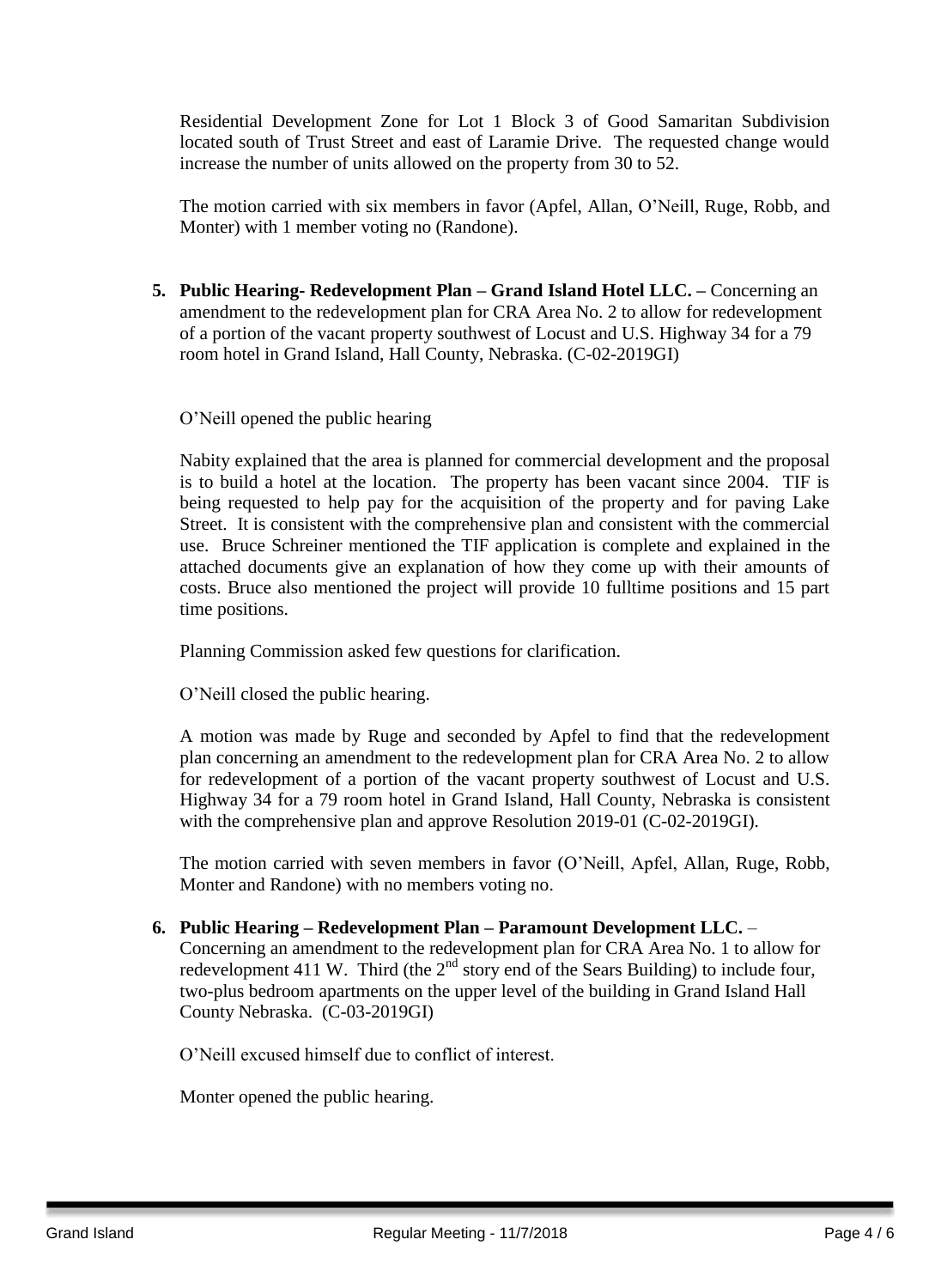Nabity stated this was in the downtown area. They would convert the upper story of the old Sears building to 4 residential units. The upper story residential is a permitted use in the E3 zoning district. They are requesting \$159,800 in TIF in assistance for this project. It is consistent with the comprehensive plan and Nabity recommends approval. Zack Butts, 308 N. Locust, mentioned how this project fits well with what Grand Island is looking to do with downtown.

Monter closed the public hearing.

A motion was made by Randone and seconded by Apfel to find that the redevelopment plan the proposed an amendment to the redevelopment plan for CRA Area No. 1 to allow for redevelopment 411 W. Third (the  $2<sup>nd</sup>$  story end of the Sears Building) to include four, two-plus bedroom apartments on the upper level of the building in Grand Island Hall County Nebraska is consistent with the comprehensive plan and approve Resolution 2019-02 (C-03-2019GI)

The motion was carried with six members in favor (Apfel, Allan, Ruge, Robb, Monter, and Randone) one member abstaining (O'Neill)

# **Consent Agenda**

- **7. Preliminary Plat – Crossroads Subdivision -** The Crossroads Subdivision located south of Lake Street, east of Locust Street. (5 lots, 10.82 acres). This property is zoned B2 General Business in the Gateway Corridor Overlay District.
- **8. Final Plat – Cedar Knoll Subdivision Grand Island -** Located north of Capital Avenue and west of Webb Road in Grand Island, Nebraska. (1 lot, 1 acre). This property is zoned R-1 Suburban Density Residential. This was considered and approved in August 2018 as the Jensen Subdivision.
- **9. Final Plat – Gooseberry Falls Subdivision Hall County –** A tract of land consisting of all of part of lot 1 Mieth Subdivision and part of the Northeast Quarter (NE1/4) of Section Twenty-seven (27), Township Twelve (12) north, Range Twelve (12) west of the 6<sup>th</sup> P.M., Hall County, Nebraska. West of Cameron Road and south of White Cloud Road. This subdivision reconfigures and existing farmstead subdivision squaring off the boundaries.
- **10. Final Plat – Nancy Archer Acres Subdivision Hall County** Located in part of the Northwest Quarter (NW ¼) of Section Twenty (20), Township Eleven (11) north, Range Eleven (11) west of the  $6<sup>th</sup>$  P.M., Hall County, Nebraska. West of 130 Road and south of Old Potash Highway. This is an existing farmstead split.
- **11. Final Plat – Ummelville Third Subdivision Grand Island -** Located west of Skypark Road between  $4<sup>th</sup>$  Street and the Union Pacific Railroad Tracks in Grand Island, Nebraska. (2 lots, 2.11 acres). This property is zoned M-2 Heavy Manufacturing.